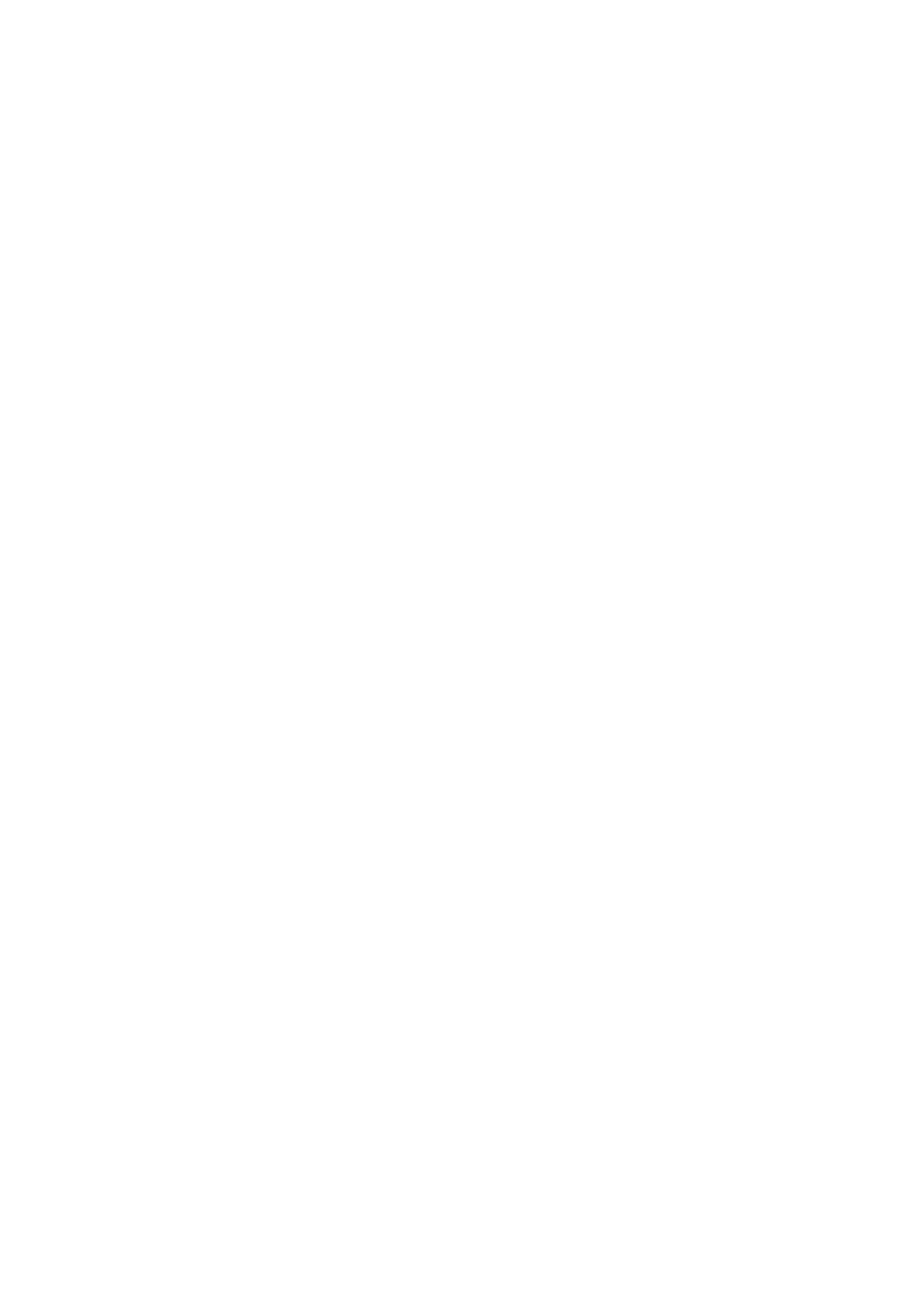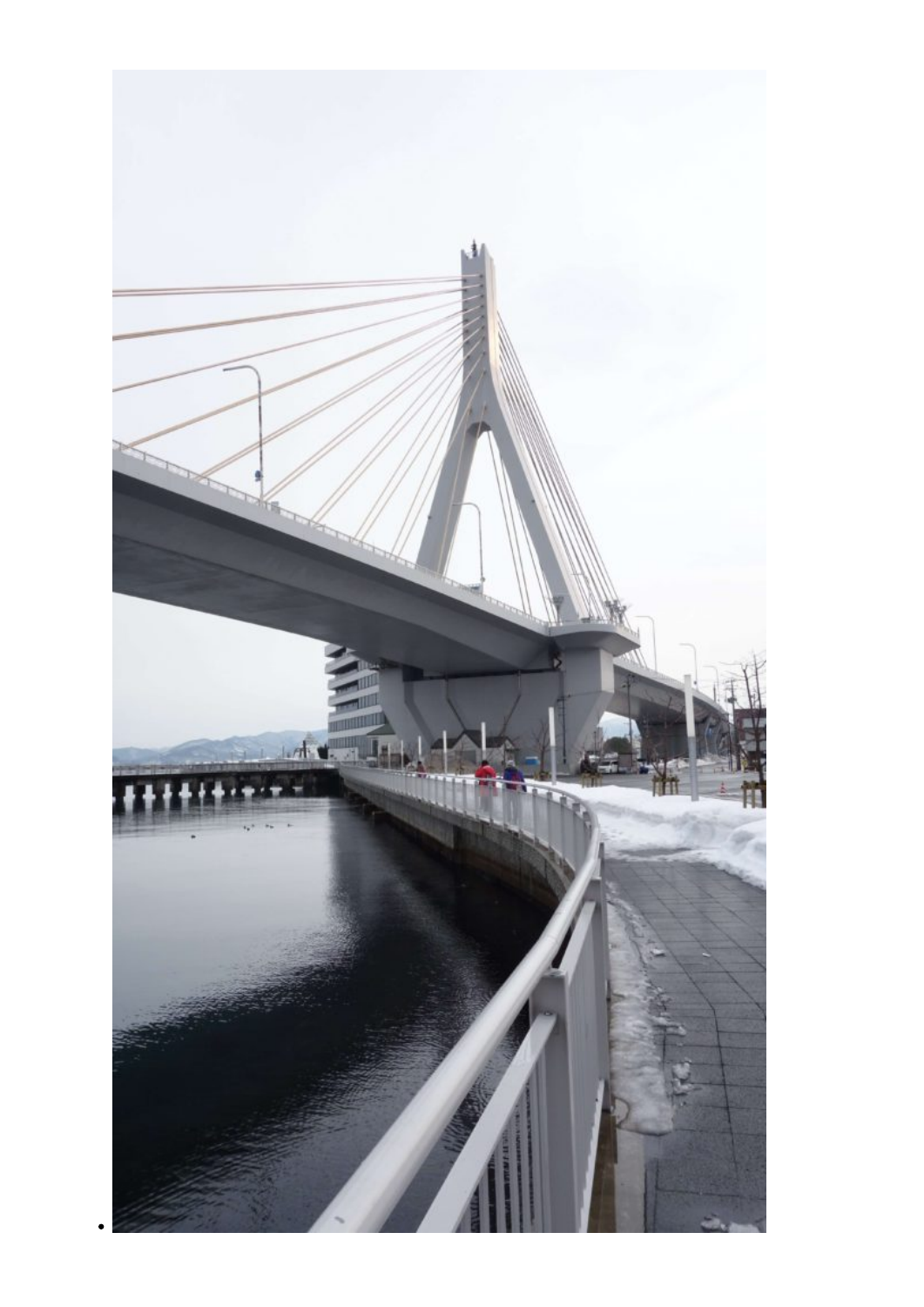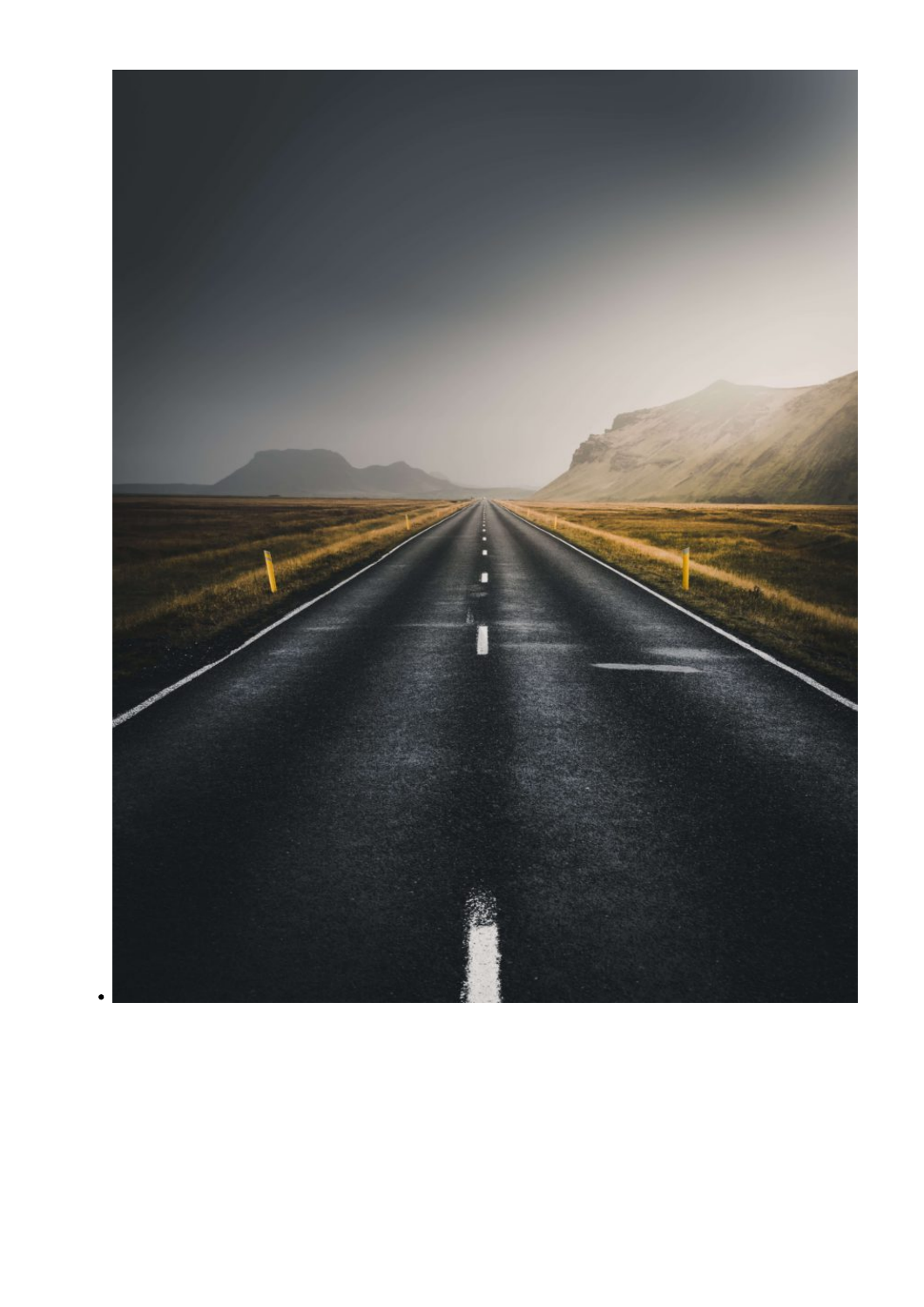

Heavy use roads and bridges

The porous mixture of bitumen and aggregate stones used on road surfaces across the globe is a dream to drive on, but costly to maintain. Over several years UV light exposure and tyre pressure cause the binding bitumen to shrink, loosening the aggregate and leading to everything from potholes to damaged windscreens and road accidents. Schlangen realised that by incorporating into a novel asphalt tiny fibres of the steel wool that's commonly used to scrub domestic saucepans and applying occasional induction heat from a modified vehicle, he could initiate a form of self-repair.

"When you heat up the steel, you melt the bitumen and the bitumen will flow into these micro-cracks and the stones are again fixed to the asphalt," said Schlangen, demonstrating his self-healing asphalt with a sledgehammer and microwave, in a TED Talk that's been viewed over a million times.

Repairing the material world that supports our modern lives is costly, both financially and it comes to carbon emissions. In 2009, EU governments invested  $64.5$  billion into the development and maintenance of EU road networks and corrosion of industrial and transport infrastructure is estimated to cost the global economy US \$2.5 trillion a year. The arrival of animate materials promises to radically reduce these expenses as it revolutionises the way we understand our built world.